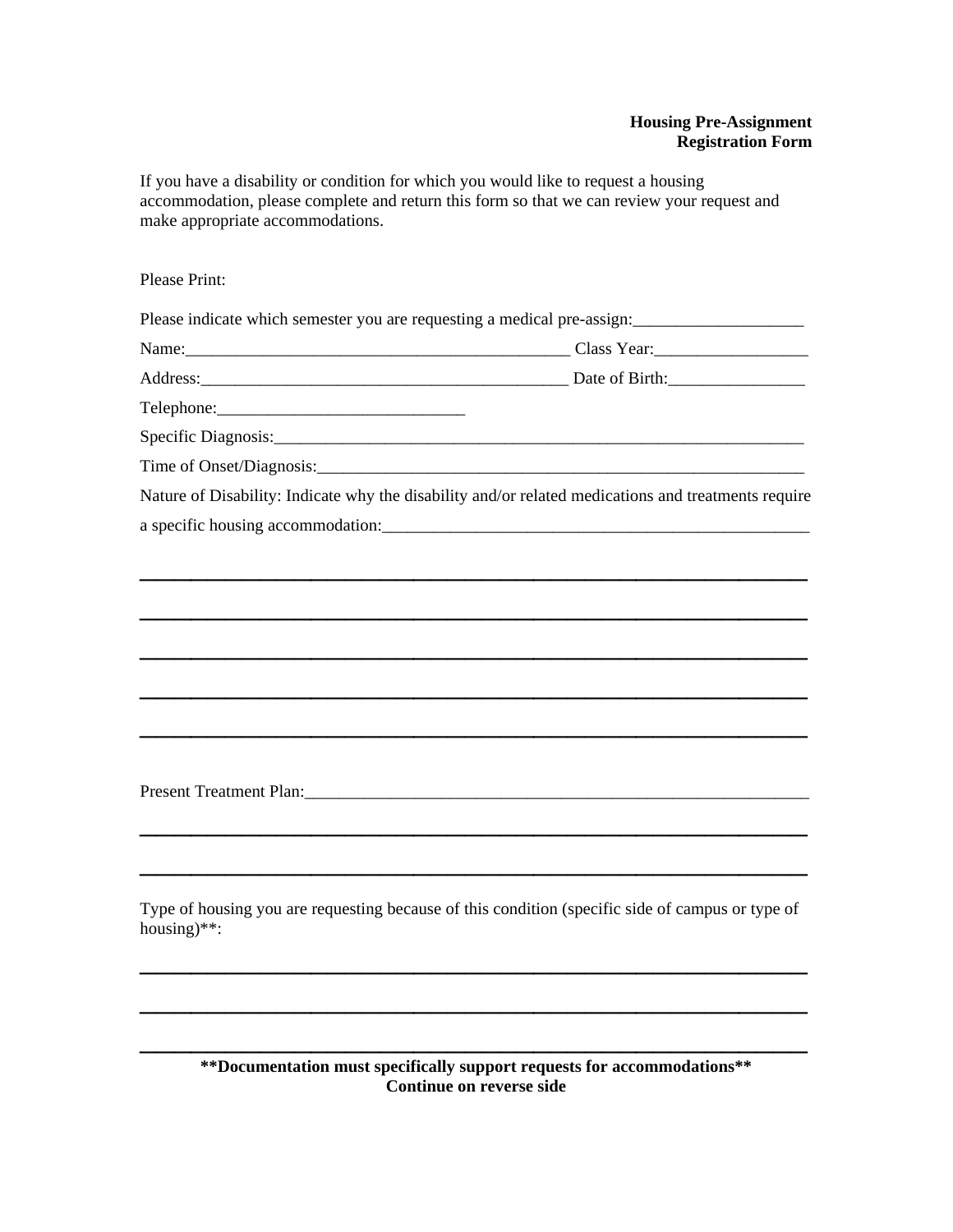**Housing Pre-Assignment Registration Form**  Page 2

I will be submitting documentation from:

Clinician's Name Credentials

Providing this information is voluntary. Any information you provide will be kept confidential and will be shared only with those members of the Hamilton College administration, health services, and/or counseling staff and faculty involved with coordinating services and providing your accommodations.

\_\_\_\_\_\_\_\_\_\_\_\_\_\_\_\_\_\_\_\_\_\_\_\_\_\_\_\_\_\_\_\_\_\_\_\_\_\_\_\_\_\_\_\_\_\_\_\_\_\_\_\_\_\_\_\_\_\_\_\_\_\_\_\_\_\_\_\_\_\_\_\_\_\_\_\_\_\_

\_\_\_\_\_\_\_\_\_\_\_\_\_\_\_\_\_\_\_\_\_\_\_\_\_\_\_\_\_\_\_\_\_\_\_\_\_\_\_\_\_\_\_\_\_\_\_\_\_\_\_\_\_\_\_\_\_\_\_\_\_\_\_\_\_\_\_\_\_\_\_\_\_\_\_\_\_\_

Signature Date

Forward completed forms and documentation to:

Allen Harrison Associate Dean of Students for Diversity and Accessibility Hamilton College 198 College Hill Road Clinton, New York 13323 Fax: 315-859-4077 Phone: 315-859-4021 aharriso@hamilton.edu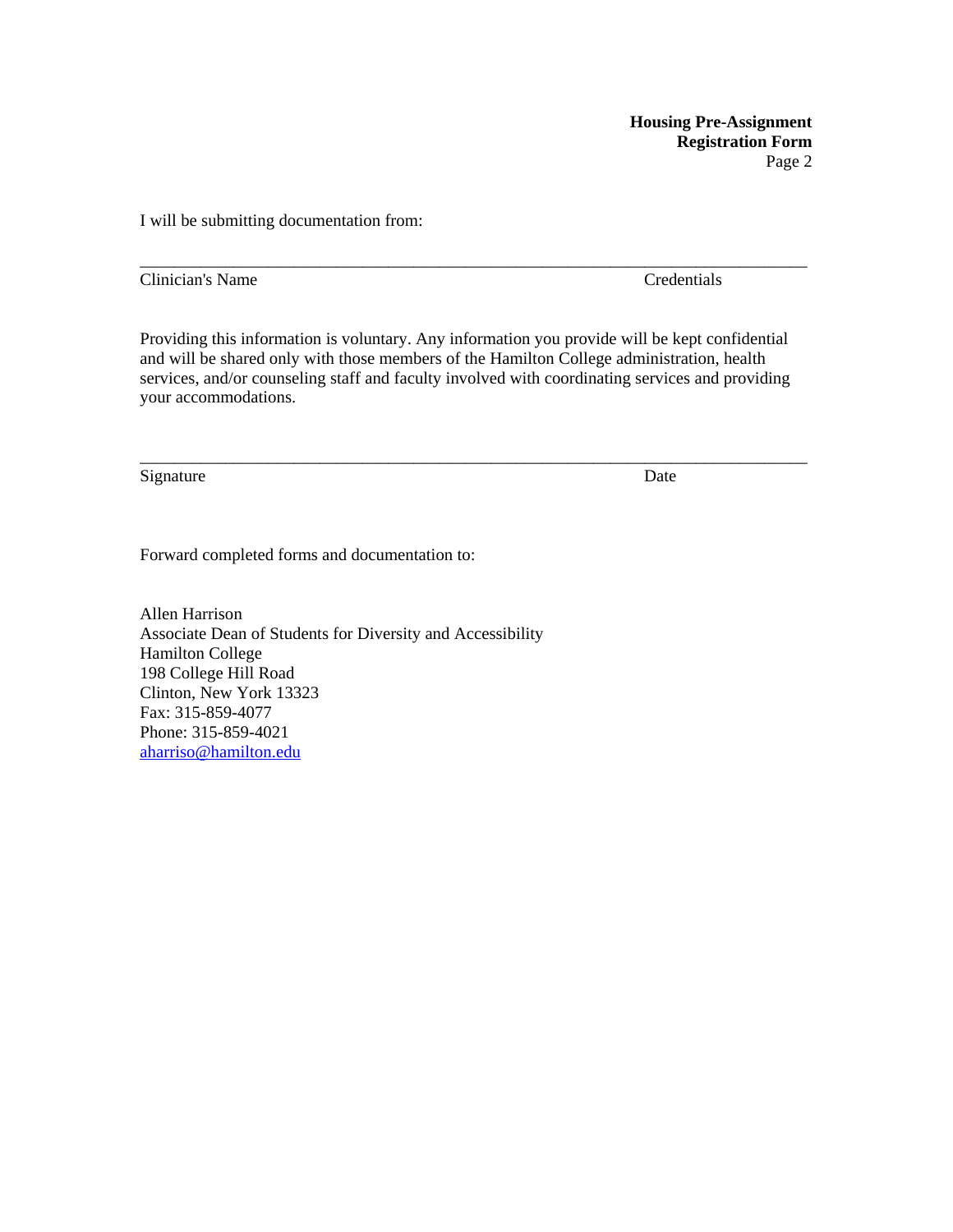## **Disability Certification Form**

## To: Clinician

Hamilton College offers services on an individual basis to students with documented disabilities. The student listed below has requested a housing accommodation. Please certify his/her disability diagnosis and fax/return the form to us as soon as possible to the address listed. This information is confidential and will be shared only with members of the Hamilton College administration, health services, and counseling staff involved with coordinating services and accommodations. Thank you.

Name of Student:

Specific Diagnosis:

Date of Diagnosis/Time of Onset:\_\_\_\_\_\_\_\_\_\_\_\_\_\_\_\_\_\_\_\_\_\_\_\_\_\_\_\_\_\_\_\_\_\_\_\_\_\_\_\_\_\_\_\_\_\_\_\_\_\_\_

Length of Time Working with Student:

Most Recent Evaluation:

Nature of Disability: Explain the current functional limitations imposed by the condition. Indicate how the disability interferes with or limits any facet of a major life activity, including current participation in courses, programs, or activities of the College. Include the impact of medication or other treatments.

\_\_\_\_\_\_\_\_\_\_\_\_\_\_\_\_\_\_\_\_\_\_\_\_\_\_\_\_\_\_\_\_\_\_\_\_\_\_\_

 $\overline{\phantom{a}}$  , and the contract of the contract of the contract of the contract of the contract of the contract of the contract of the contract of the contract of the contract of the contract of the contract of the contrac

\_\_\_\_\_\_\_\_\_\_\_\_\_\_\_\_\_\_\_\_\_\_\_\_\_\_\_\_\_\_\_\_\_\_\_\_\_\_\_

\_\_\_\_\_\_\_\_\_\_\_\_\_\_\_\_\_\_\_\_\_\_\_\_\_\_\_\_\_\_\_\_\_\_\_\_\_\_\_

\_\_\_\_\_\_\_\_\_\_\_\_\_\_\_\_\_\_\_\_\_\_\_\_\_\_\_\_\_\_\_\_\_\_\_\_\_\_\_

\_\_\_\_\_\_\_\_\_\_\_\_\_\_\_\_\_\_\_\_\_\_\_\_\_\_\_\_\_\_\_\_\_\_\_\_\_\_\_

 $\overline{\phantom{a}}$  , and the contract of the contract of the contract of the contract of the contract of the contract of the contract of the contract of the contract of the contract of the contract of the contract of the contrac

 $\overline{\phantom{a}}$  , and the contract of the contract of the contract of the contract of the contract of the contract of the contract of the contract of the contract of the contract of the contract of the contract of the contrac

\_\_\_\_\_\_\_\_\_\_\_\_\_\_\_\_\_\_\_\_\_\_\_\_\_\_\_\_\_\_\_\_\_\_\_\_\_\_\_

Specific duration, stability or progression of the condition:\_\_\_\_\_\_\_\_\_\_\_\_\_\_\_\_\_\_\_\_\_\_\_\_\_\_\_\_\_\_\_

Current treatment/follow up plan:

Specific recommendations for appropriate accommodations, based on disability: